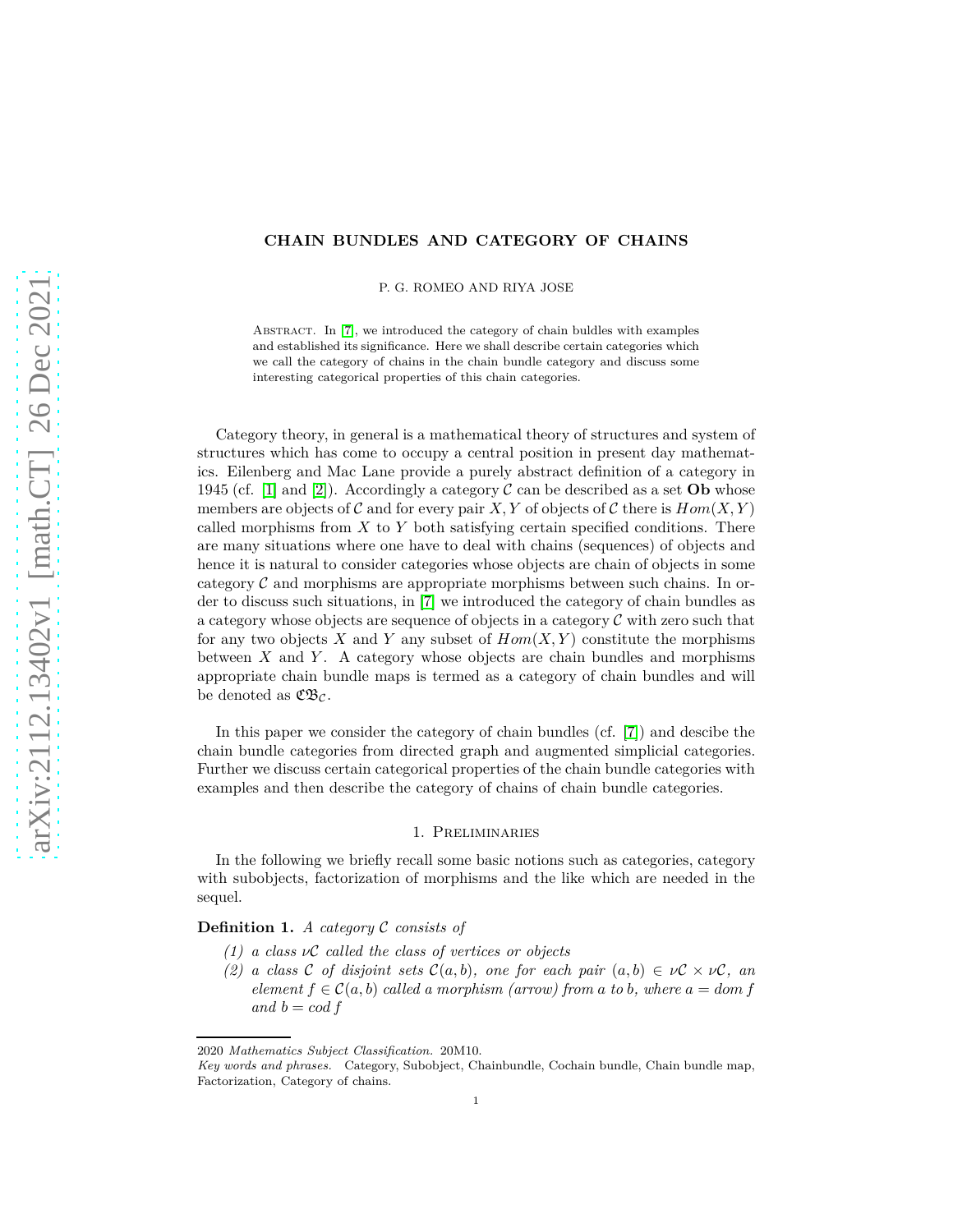*(3)* For *a*, *b*, *c* ∈  $ν$ *C*, *a* map

$$
\circ : \mathcal{C}(a,b) \times \mathcal{C}(b,c) \to \mathcal{C}(a,c)
$$

 $(f, g) \rightarrow f \circ g$  *is the composition of morphisms in* C

*(4)* For each  $a \in \nu\mathcal{C}$ , a unique  $1_a \in \mathcal{C}(a, a)$  is the identity morphism on a *These must satisfy the following axioms:*

*Cat 1 The compostion is associative: for*  $f \in C(a, b)$ ,  $g \in C(b, c)$  and  $h \in C(c, d)$ ; *ie.,*

$$
f \circ (g \circ h) = (f \circ g) \circ h.
$$

*Cat 2 For each*  $a \in \nu\mathcal{C}, f \in \mathcal{C}(a, b), g \in \mathcal{C}(c, a), 1_a \circ f = f$  and  $g \circ 1_a = g$ .

 $\nu\mathcal{C}$  may identify as a subclass of  $\mathcal{C}$  and with this identification, categories may regard in terms of morphisms(arrows) alone. The category  $\mathcal C$  is said to be small if the class  $\mathcal C$  is a set. For any category  $\mathcal C$  an opposite category denoted as  $\mathcal C^{op}$  is the category with

$$
\nu \mathcal{C}^{op} = \nu \mathcal{C}, \mathcal{C}^{op}(a, b) = \mathcal{C}(b, a) \text{ for all } a, b \in \nu \mathcal{C}
$$

ie., for arrows  $f^{op}$  there is a one-one correspondance  $f \mapsto f^{op}$  with arrow f of C and the composite  $f^{op}g^{op} = (gf)^{op}$  is defined in  $\mathcal{C}^{op}$  exactly when  $gf$  is defined in  $\mathcal{C}$  (see cf. [\[2\]](#page-12-2)).

**Definition 2.** *A covariant functor*  $F : \mathcal{C} \to \mathcal{D}$  *from a category*  $\mathcal{C}$  *to a category*  $\mathcal{D}$ *consists of a vertex map*  $\nu F : \nu C \to \nu D$  *which assigns to each*  $a \in \nu C$ , a vertex  $\nu F(a) \in \nu \mathcal{D}$  *and a morphism map F which assigns to each morphism*  $f : a \to b$  *in*  $\mathcal{C}, a$  morphism  $F(f): F(a) \to F(b) \in \mathcal{D}$  such that

*(Fn .2)*  $F(f)F(g) = F(fg)$  *for all morphisms*  $f, g \in C$  *for which the composite*  $fg$ *exists.*

*F is a contravariant functor if νF is as above and the morphism map assigns to each*  $f: a \to b$  *in* C, a morphism  $F(f): F(b) \to F(a) \in \mathcal{D}$  such that they satisfy *axiom (Fn. 1) and (Fn. 2)<sup>\*</sup> ie.,*  $F(g)F(f) = F(fg)$  *for all morphisms*  $f, g \in \mathcal{C}$  *for which the composite fg exists.*

**Definition 3.** *A category* D *is a subcategory of a category* C *if the class* D *is a subclass of*  $C$  *and the composition in*  $D$  *is the restriction of the composition in*  $C$  *to* D*. In this case, the inclusion* D ⊆ C *preserves composition and identities and so represents a functor of*  $D$  *to*  $C$ *.* 

**Definition 4.** *A morphism f in a category* C *is a monomorphism if*

$$
gf = hf \Rightarrow g = h \forall g, h \in C
$$

*and a morphism f in* C *is called a split monomorphism if it has a right inverse. Every morphism in a concrete category whose underlying function is an injection is a monomorphism. A morphism f in a category* C *is an epimorphism if*

$$
fg = fh \Rightarrow g = h \,\,\forall g, h \in \mathcal{C}
$$

*and a morphism f in* C *is called a split epimorphism if it has a left inverse. Every morphism in a concrete category whose underlying function is an surjection is an epimorphism.*

*<sup>(</sup>Fn. 1)*  $F(1_a) = 1_{F(a)}$  ∀*a* ∈  $\nu$ *C*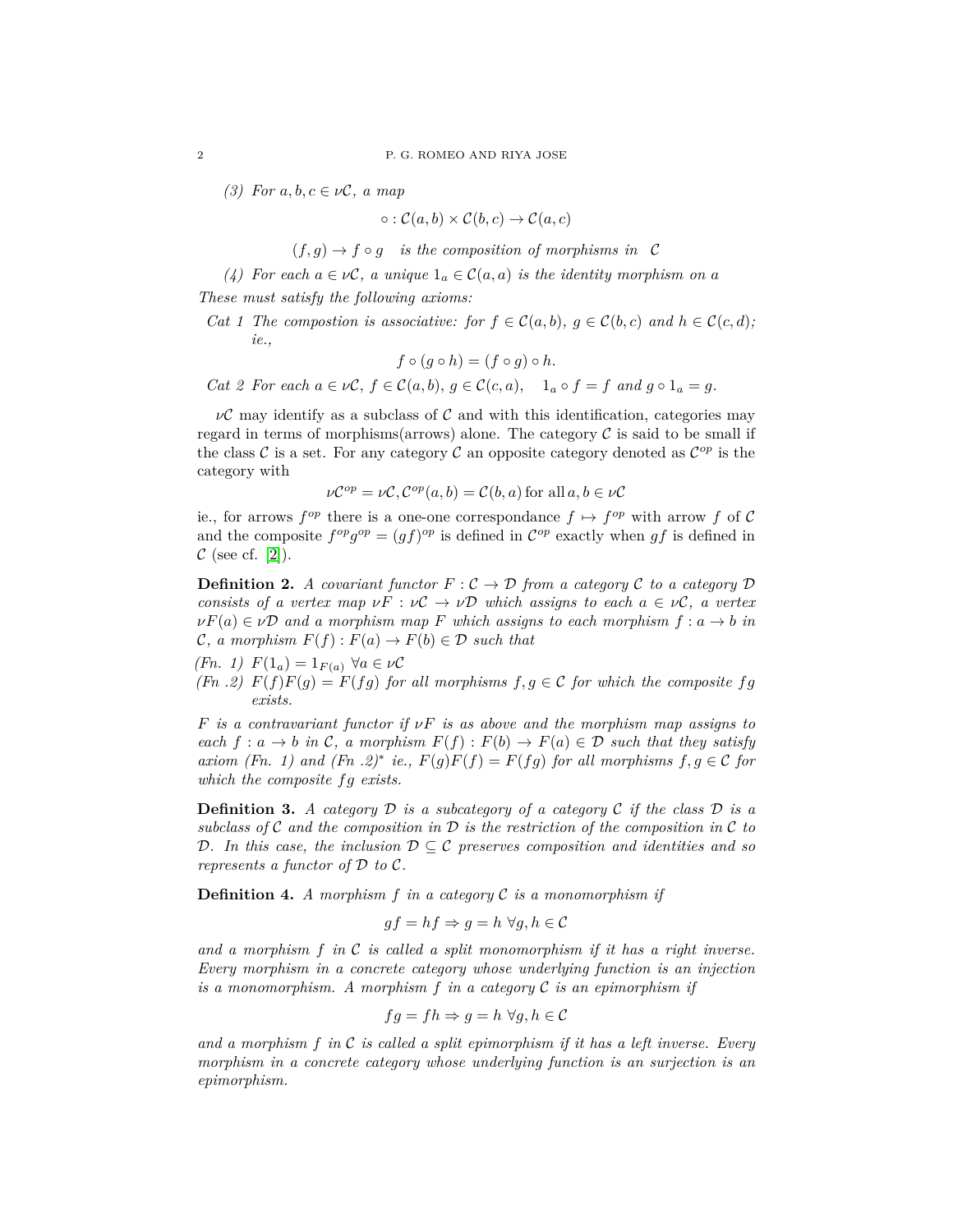Let  $MC$  denote the class of all monomorphisms in C. On  $MC$ , define the relation

 $f \preceq g \Leftrightarrow f = hg$  for some  $h \in \mathcal{C}$ 

 $\prec$  is a quasi- order and

$$
\sim = \preceq \cap \preceq^{-1}
$$

is an equivalence relation on MC.

**Definition 5.** *A preorder*  $P$  *is a category such that for any*  $p, p' \in P$ ,  $P(p, p')$ *contains atmost one morphism. In this case, the relation*  $\subset$  *on the class*  $\nu \mathcal{P}$  *defined by*

(2) 
$$
p \subseteq p' \Leftrightarrow \mathcal{P}(p, p') \neq \emptyset
$$

*is a quasiorder. When* P *is a preorder, ν*P *will stand for the quasiordered class*  $(\nu P, \subseteq)$ *. Conversely given a quasiorder*  $\leq$  *on the class X, the subset* 

$$
\mathcal{P} = \{(x, y) \in X \times X : x \le y\}
$$

*of*  $X \times X$  *is a preorder such that the quasiordered class*  $\nu P$  *defined above is order isomorphic with*  $(X, \leq)$ *. If the relation*  $\subseteq$  *on*  $P$  *is antisymmetric then we shall say that* P *is a strict preorder.*

**Definition 6.** *Let* C *be a category. A choice of subobjects in* C *is a subcategory* P ⊆ C *satisfying the following:*

- *(a)*  $\mathcal{P}$  *is a strict preorder with*  $\nu \mathcal{P} = \nu \mathcal{C}$ *.*
- *(b)* Every  $f \in \mathcal{P}$  *is a monomorphism in*  $\mathcal{C}$ *.*
- *(c) If*  $f, g ∈ P$  *and if*  $f = hg$  *for some*  $h ∈ C$  *then*  $h ∈ P$ *.*

*When*  $\mathcal P$  *satisfies these conditions, the pair*  $(\mathcal C, \mathcal P)$  *is called a caegory with subobjects.* 

When C has subobjects, unless explicitly stated otherwise,  $\nu C$  will denote the choice of subobjects in  $\mathcal C$ . The partial order defined by equation (2) is called the preorder of inclusions or subobject relation in C and is denoted by  $\subseteq$ . If  $c, d \in \nu\mathcal{C}$ and  $c \subseteq d$  the unique morphism from  $c$  to  $d$  is the inclusion  $j_c^d : c \to d$ . Any monomorphism  $f$  equivalent to an inclusion (with respect to the equivalence relation ∼ defined by equation (1)) is called an *embedding*.

**Example 1.** *In categories Set, Grp, V ctK, Mod<sup>R</sup> the relation on objects induced by the usual set inclusion is a subobject relation.*

**Definition 7.** *A morphism f in a category* C *with subobjects is said to have factorization if f can be expressed as f* = *pm where p is an epimorphism and m is an embedding.*

Factorization of a morphism need not be unique. Every morphism *f* with factorization has at least one factorization of the form  $f = qj$  where q is an epimorphism and *j* is an inclusion. Such factorizations are called *canonical factorization*. A category C is *category with factorization* if C has subobjects and if every morphism in C has factorization. The category has *unique factorization property* if every morphism in  $\mathcal C$  has unique canonical factorization.

**Example 2.** *If*  $f: X \to Y$  *is a mapping of sets and*  $f(X) = Imf$  *the*  $f(X) \subseteq Y$ and we can write  $f = f^0 j_{f(X)}^Y$ . Here  $f^0$  denote the mapping of X onto  $f(X)$ *determined by f. Since surjective mappings are epimorphisms in Set, this gives a canonical factorization of f in Set which is clearly unique. ie., Set is a category with unique factorization.*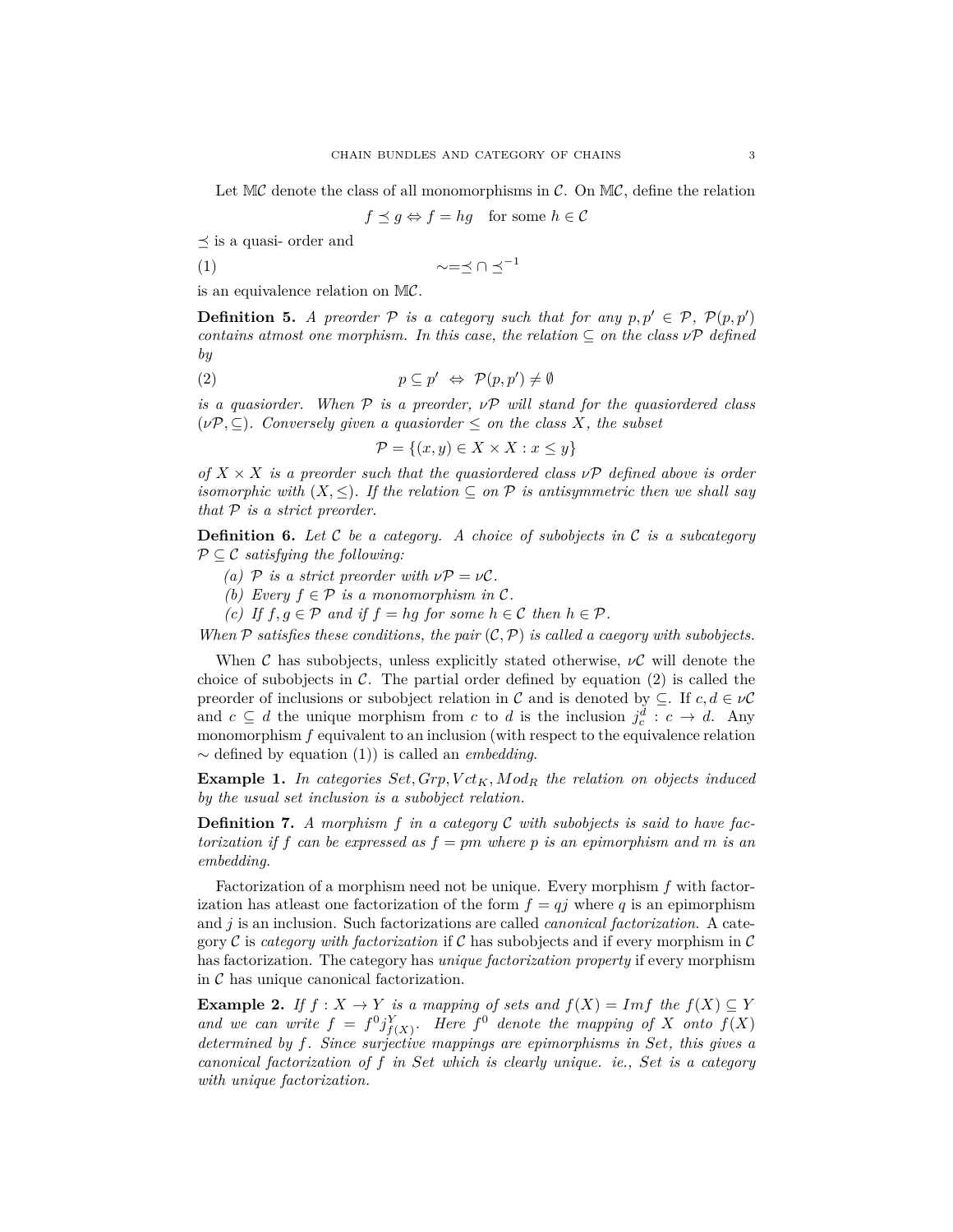**Proposition 1.** *Let* C *be category with factorization. Suppose that the morphism*  $f \in \mathcal{C}$  *has the following property:* 

 $(Im)$  *f has a canonical factorization*  $f = xj$  *such that for any canonical factorization*  $f = yj'$  *of*  $f$ *, there is an inclusion*  $j''$  *with*  $y = xj''$ *.* 

*Then the factorization*  $f = xj$  *is unique.* 

A morphism *f* in a category with factorization is said to have *image* if *f* satisfies the condition (*Im*) of the proposition above. In this case the unique canonical factorization  $f = xj$  with the property.,  $(Im)$  is denoted by  $f = f^0j_f$  where  $f^0$ is the epimorphic component of  $f$  and  $j_f$  is inclusion. The unique vertex  $Im f =$  $\text{cod} \mathfrak{f}^0 = \text{dom} \mathfrak{f}_f$  is called the image of f. Since categories  $\text{Set}, \text{Grp}, \text{etc.}$ , has unique factorization, morphisms in these categories have images. Though the category *T op* does not have unique factorization, every morphism in *T op* has image.

**Definition 8.** Let  $F: \mathcal{C} \to \mathcal{D}$  be a functor. A universal arrow from  $d \in \mathcal{VD}$  to the *functor F is a pair*  $(c, g)$  *where*  $c \in \nu C$  *and*  $g \in \mathcal{D}(d, F(c))$  *such that given any pair*  $(c', g')$  with  $c' \in \nu C$  and  $g \in \mathcal{D}(d, F(c'))$ , there is a unique  $f \in C(c, c')$  such that  $g' = g \circ F(f)$ . In this case, the morphism g is universal from *d* to *F*. A universal *arrow from F to d is defined dually.*

**Example 3.** *Vect<sub>K</sub> be the category of all vector spaces over a field K, with arrows linear transformations, then*  $U: Vect_K \rightarrow Set$  *sending each vector space*  $V$  *to the set of its elements is a functor and is called the forgetfull functor. For any set X there is a familiar vector space V<sup>X</sup> with X as the set of basis vectors, consists of all formal K-linear combinations of the elements of X. Then V which sends each*  $x \in X$  *into the same x regarded as a vector of*  $V_X$  *is also a functor. Consider the*  $arrow$  *j* :  $X \rightarrow U(V_X)$ *. For any other vector space W, it is a fact that each function*  $f: X \to U(W)$  can be extended to a unique linear transformation  $f': V_X \to W$ *with*  $Uf' \circ j = f$ . This familiar fact states that *j* is a universal arrow from *X* to *U.*

**Definition 9.** Let C be a category and  $X_1, X_2 \in \nu$ C. An object X is a product *of*  $X_1$  *and*  $X_2$ *, denoted*  $X_1 \times X_2$ *, if it satisfies this universal property such that: there exist morphisms*  $\pi_1 : X \to X_1$ ,  $\pi_2 : X \to X_2$  *such that for every object Y and pair of morphisms*  $f_1: Y \to X_1$ ,  $f_2: Y \to X_2$  *there exists a unique morphism*  $f: Y \to X$  *such that the following diagram commutes:* 



*The unique morphism f is called the product of morphisms f*<sup>1</sup> *and f*<sup>2</sup> *and is denoted*  $\langle f_1, f_2 \rangle$ . The morphisms  $\pi_1$  and  $\pi_2$  are called the canonical projections.

**Example 4.** *In the category of sets, the product (in the category theoretic sense) is the cartesian product and in the category of groups, the product is the direct product of groups given by the cartesian product with multiplication defined componentwise.*

**Definition 10.** *Let* C *be a category with zero morphisms. A kernel of a morphism*  $f: X \to Y$  *in* C *is an object* K *together with a morphism*  $k: K \to X$  *such that*  $f \circ k$  *is the zero morphism from*  $K$  *to*  $Y$ *. Given any morphism*  $k' : K' \to X$  *such*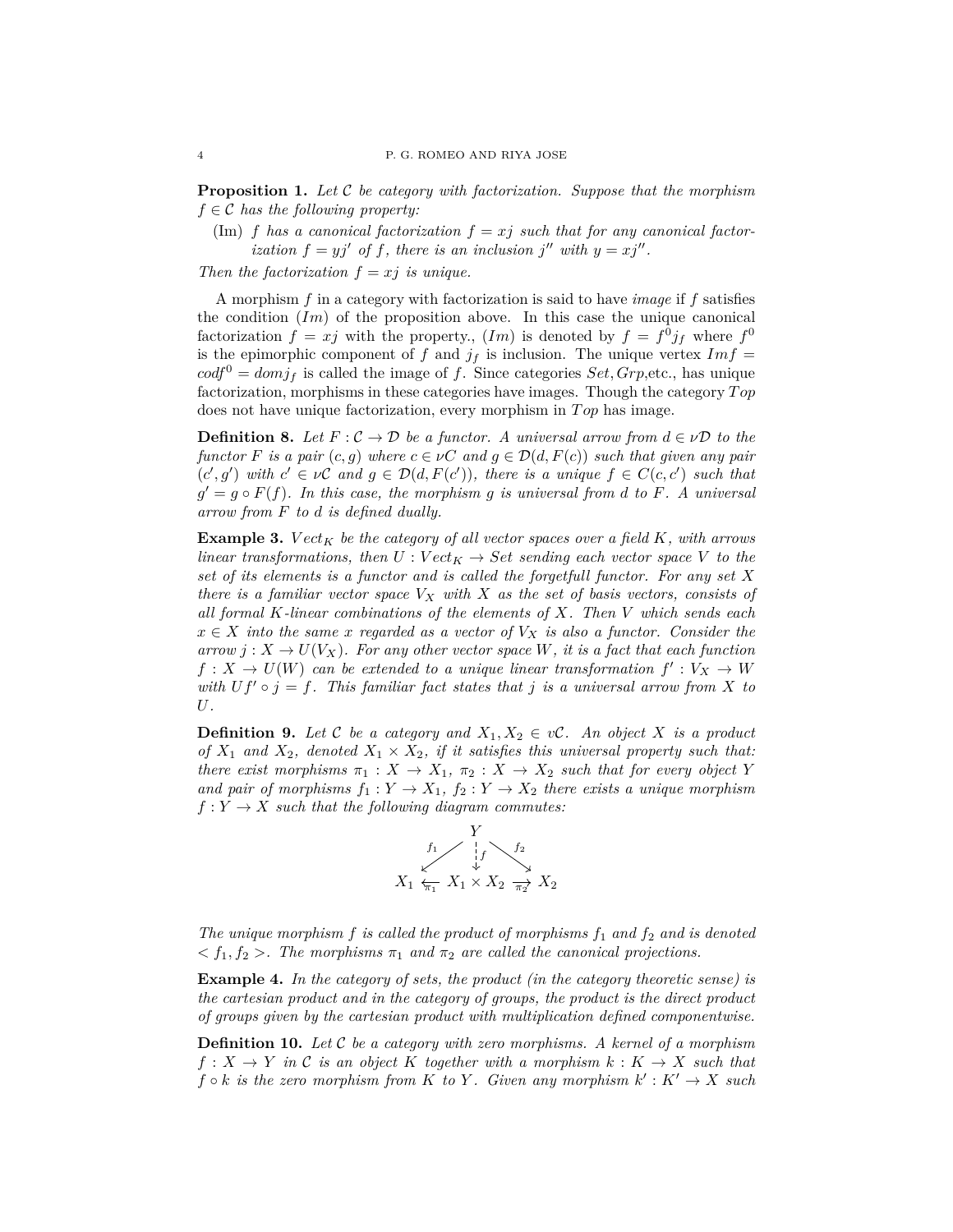*that*  $f \circ k'$  *is the zero morphism, there is a unique morphism*  $u : K' \to K$  *such that*  $k \circ u = k'$ .

Kernel of homoprphisms are familiar concept in many categories such as the category of groups or the category of (left) modules over a fixed ring (including vector spaces over a fixed field). To make this explicit, if  $f : X \to Y$  is a homomorphism in one of these categories, and *K* is its kernel in the usual algebraic sense, then *K* is a subalgebra of *X* and the inclusion homomorphism from *K* to *X* is a kernel in the categorical sense.

**Definition 11.** Let C be a category and  $\sigma^*$ C be the preorder in C. A cone from  $\sigma^*$ C *to the vertex*  $d \in \nu C$  *is a map*  $\gamma : a \mapsto \gamma(a) \in C(a,d)$  *of*  $\nu C$  *to* C *such that whenever*  $a \subseteq b, j_a^b \gamma(b) = \gamma(a).$ 

**Definition 12.** *The simplex category*  $\Delta$  *has objects the set of nonempty finite linearly ordered sets*  $\{|n||n \geq 0\}$  *and morphisms from* [*m*] *to* [*n*] *are given by weakly monotone maps.* A map  $f : \{0, 1, \dots, m\} \rightarrow \{0, 1, \dots, n\}$  *is called weakly monotone if, for every*  $0 \leq i \leq i' \leq m$ , we have  $f(i) \leq f(i')$ .

The augmented simplex category, denoted by  $\Delta_{+}$  is the category of all finite ordinals and order-preserving maps, thus  $\Delta_+ = \Delta \cup [-1]$ , where $[-1] = \emptyset$ . [−1] is an initial object and [0] is a terminal object in this category.

**Definition 13.** *A chain complex*  $(C, \partial)$  *is a graded Abelian group*  $C = \{C_n\}$  *together with an endomorphism*  $\partial = {\partial_n}$  *of degree -1, called boundary homomorphism*  $\partial = {\partial_n : C_n \to C_{n-1}}$ *, such that*  $\partial^2 = 0$ *.* (*cf.* [\[5\]](#page-12-3))

## 2. Category of Chian Bundles

We introduced the category of chain bundles in the paper entitled " Category of Chain Bundles" (cf. [\[7\]](#page-12-0)). However the following definition is a slightly generalized one.

**Definition 14.** Let  $\mathcal C$  be category with zero. A chain bundle  $c$  in the category  $\mathcal C$  is *a sequence*

$$
\cdots M_3 \stackrel{S_3}{\rightarrow} M_2 \stackrel{S_2}{\rightarrow} M_1 \stackrel{S_1}{\rightarrow} M_0 = 0
$$

*where*  $M_i \in \nu$ C and  $S_i$  be any subset of  $Hom(M_{i+1}, M_i)$  for all *i*, which also include *homsets of the form Hom*(*M<sup>i</sup> , Mi*) *and all possible composite of morphisms. Let d be the chain bundle*

$$
\cdots N_3 \stackrel{T_3}{\rightarrow} N_2 \stackrel{T_2}{\rightarrow} N_1 \stackrel{T_1}{\rightarrow} N_0 = 0
$$

*A* morphism  $m : c \rightarrow d$  of chain bundles the sequence  $m = (f_i, x_i, y_i)$  where  $f_i$ :  $M_i \rightarrow N_i$ ,  $x_i \in S_i$  and  $y_i \in T_i$  be such that diagram commutes

$$
\cdots \longrightarrow M_3 \xrightarrow{S_3} M_2 \xrightarrow{S_2} M_1 \xrightarrow{S_1} \mathbf{0}
$$
\n
$$
f_3 \downarrow \qquad \qquad f_2 \downarrow \qquad f_1 \downarrow \qquad f_0
$$
\n
$$
\cdots \longrightarrow N_3 \xrightarrow{T_3} N_2 \xrightarrow{T_2} N_1 \xrightarrow{T_1} \mathbf{0}
$$

*that is*  $x_i \circ f_{i-1} = f_i \circ y_i$ .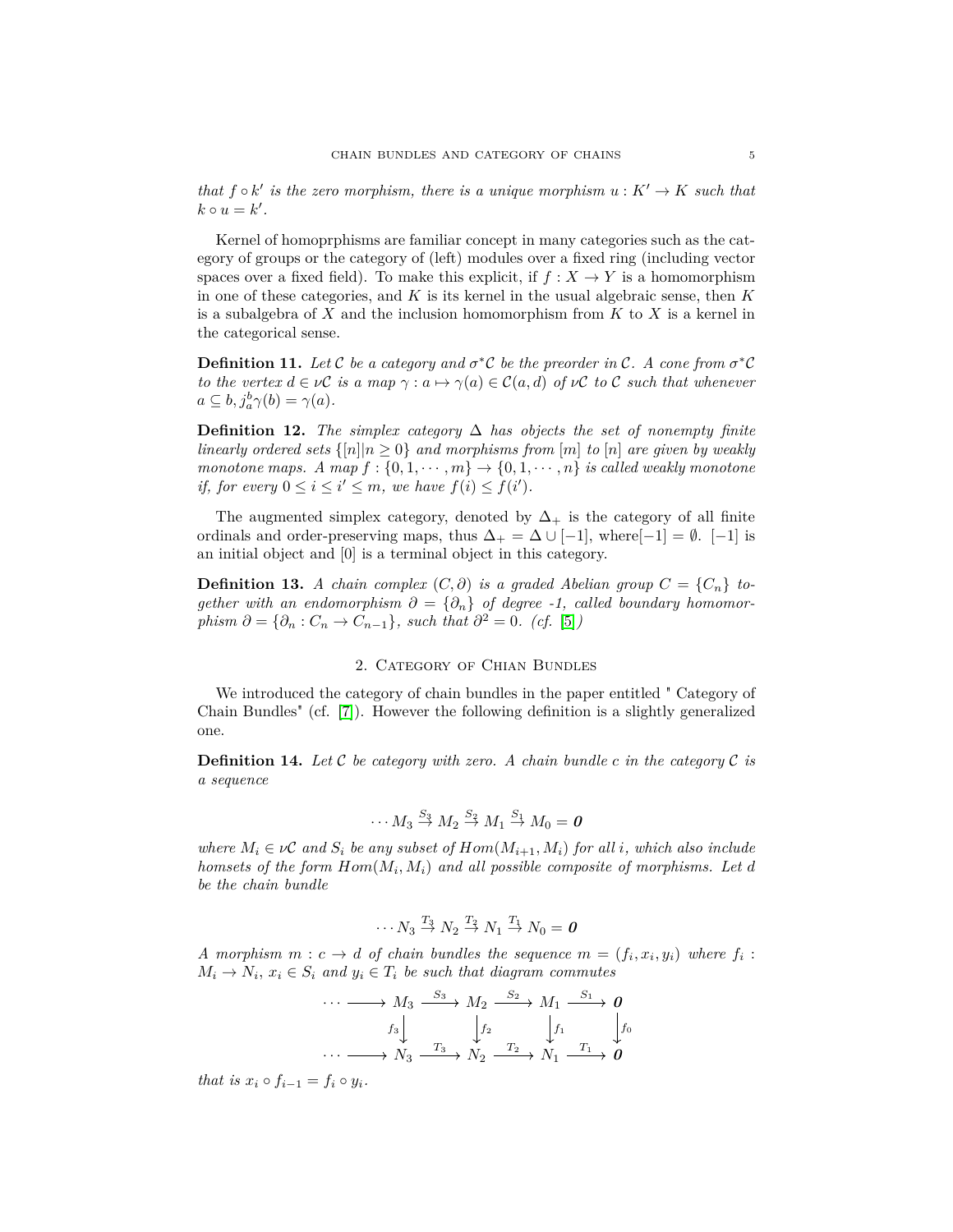Generally a bundle is a triple  $(E, p, B)$  where  $E, B$  are sets and  $p : E \to B$  is a map. Each  $M_{i+1} \stackrel{S_i}{\to} M_i$  in chain bundle can be regarded as a collection of bundles and hence  $\cdots M_3 \stackrel{S_3}{\rightarrow} M_2 \stackrel{S_2}{\rightarrow} M_1 \stackrel{S_1}{\rightarrow} M_0 = \mathbf{0}$  is called a chain bundle.

Let  $\mathcal C$  be a category with zero. A category whose objects are chain bundles in  $\mathcal C$ and morphism are chain bundles maps is the category of chain bundles which we denote by  $\mathfrak{C}\mathfrak{B}_{\mathcal{C}}$ . Note that all objects and morphisms in a chain bundle category  $\mathfrak{C}\mathfrak{B}_c$  are objects and morphisms in C as well and so  $\mathfrak{C}\mathfrak{B}_c$  may regard as a subcategory of  $C$  and further it is easy to observ that given any category  $C$  one can always obtain chain bundle categories  $\mathfrak{C} \mathfrak{B}_{\mathcal{C}}$  of  $\mathcal{C}$ . The cochain bundles and the category of cochain bundles may be described dually.

Next we proceed to describe the subobject relation and factorization of morphisms in the category  $\mathfrak{CE}_c$ , whenever the category C admits subobjects and factorization of morphisms.

**Definition 15.** *Consider the chain bundle c:*

$$
\cdots M_3 \stackrel{S_3}{\rightarrow} M_2 \stackrel{S_2}{\rightarrow} M_1 \stackrel{S_1}{\rightarrow} M_0 = \mathbf{0} \in \mathfrak{CB}_\mathcal{C}
$$

*then, the chain bundle c'*:

$$
\cdots M_3' \stackrel{S_3'}{\rightarrow} M_2' \stackrel{S_2'}{\rightarrow} M_1' \stackrel{S_1'}{\rightarrow} M_0' = 0
$$

*with*  $M'_i$  *a subobject of*  $M_i$  *and for each*  $x' \in S'_i$  *there is an*  $x \in S_i$  *such that*  $(j_{M_i}^{M_i}x)^0 = x'_i$  is a subchain bundle of *c*.

Consider chain bundles  $c: \cdots \to M_i \stackrel{S_i}{\to} M_j \to \cdots$ ,  $d: \cdots \to N_i \stackrel{T_i}{\to} N_j \to \cdots \in$  $\nu \mathfrak{C} \mathfrak{B}_c$  and morphism  $m : c \to d$ . Since each  $f_i : M_i \to N_i$ , admits a factorization of the form  $f_i^0 j_{N_i'}^{N_i}$  where  $N_i' = cod \t f_i^0$  in C, we obtain a factorization of  $m = m^\circ J$ . For,



each  $g \in S_i$  and  $m(g) \in T_i$ ,  $(j_{N_i'}^{N_i} m(g))^0 \in Hom(N_i', Nj')$ , take

$$
S_i' = \{ (j_{N_i'}^{N_i} m(g))^0 : f \in S_i \}.
$$

Define  $m^0: g \mapsto (j_{N_i'}^{N_i} m(g))^0 = m(g)'$ , then  $m(g) = J((j_{N_i'}^{N_i} m(g))^0) = J(m^0(g))$ and so  $m = m^0 J$  is a factorization. i.e., the category  $\mathfrak{C} \mathfrak{B}_{\mathcal{C}}$  admits a factorization as below.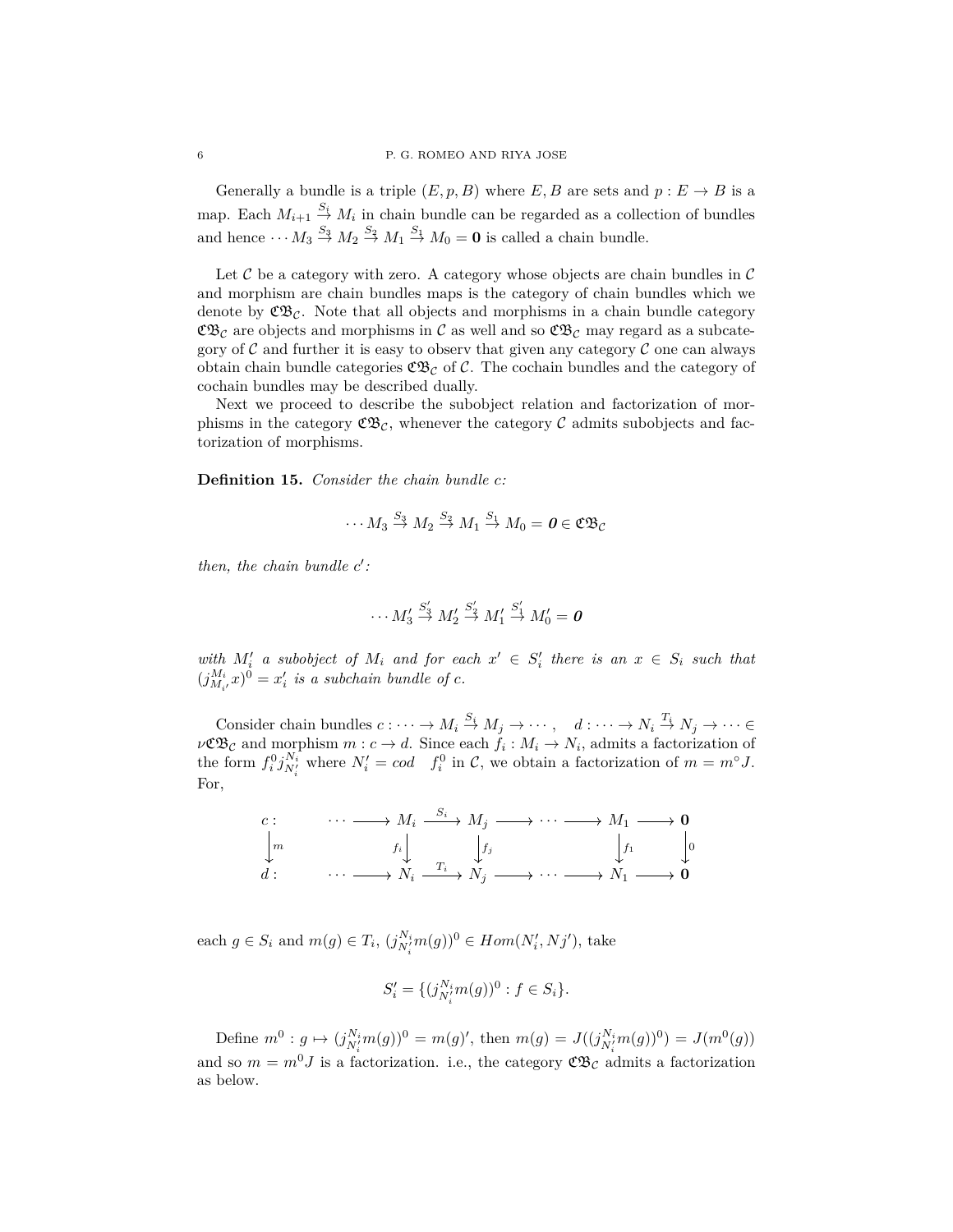

**Example 5.** *Consider the following chain bundle*  $\mathfrak{C}\mathfrak{B}_c$  *where* C *is the category*  $\mathbb{Z}_n$ *of finite abelian groups. For*  $c, d \in \mathfrak{C} \mathfrak{B}$  *c the morphism*  $m : c \to d$ 

| $\overline{c}$ : | $\mathbb{Z}_3 \longrightarrow \mathbb{Z}_6 \longrightarrow \mathbb{Z}_2 \longrightarrow 0$                                                     |  |
|------------------|------------------------------------------------------------------------------------------------------------------------------------------------|--|
| $\sqrt{n}$       | $\begin{bmatrix} 4 & 4 & 1 \end{bmatrix}$                                                                                                      |  |
| d:               | $\mathbb{Z}_4 \stackrel{2a}{\longrightarrow} \mathbb{Z}_8 \stackrel{b}{\longrightarrow} \mathbb{Z}_2 \stackrel{0}{\longrightarrow} \textbf{0}$ |  |

*admits the following factorization:*

c: 
$$
\mathbb{Z}_3 \xrightarrow{2a} \mathbb{Z}_6 \xrightarrow{b} \mathbb{Z}_2 \xrightarrow{0} 0
$$
  
\n $\downarrow m^0$   $\downarrow 4$   $\downarrow 4$   $\downarrow 1$   $\downarrow 0$   
\nd':  $\{0\} \xrightarrow{2a} \{0,4\} \xrightarrow{b} \mathbb{Z}_2 \xrightarrow{0} 0$   
\n $\downarrow J$   $\downarrow j$   $\downarrow j$   $\downarrow j$   
\nd:  $\mathbb{Z}_4 \xrightarrow{2a} \mathbb{Z}_8 \xrightarrow{b} \mathbb{Z}_2 \xrightarrow{0} 0$ 

### 2.1. **Functors between chain bundle categories.**

. Let C and C' be two categories with zero object, then  $\mathfrak{CB}_{\mathcal{C}}$  and  $\mathfrak{CB}_{\mathcal{C}'}$  denote the chain bundle categories. A functor  $\bar{F}: \mathfrak{C} \mathfrak{B}_{\mathcal{C}} \to \mathfrak{C} \mathfrak{B}_{\mathcal{C}'}$  consists of two related functions: the object function  $\bar{F}$  which assigns to each chain bundle c of  $\mathfrak{C} \mathfrak{B}_c$  a chain bundle  $\bar{F}c$  of  $\mathfrak{C} \mathfrak{B}_{\mathcal{C}'}$  and the morphism function which assigns to each morphism *F* : *c*  $\rightarrow$  *c*' of  $\mathfrak{C} \mathfrak{B}_c$  a morphism  $\bar{F}(F) : \bar{F}c \rightarrow \bar{F}c'$  of  $\mathfrak{C} \mathfrak{B}_{c'}$ , in such a way that  $\overline{F}(1_c) = 1_{\overline{F}_c}, \overline{F}(F \circ G) = \overline{F}F \circ \overline{F}G.$ 

**Example 6.** Consider the categories  $C = \text{Grp}$  and  $D = \text{Set}_*$ . A functor from  $\mathfrak{C} \mathfrak{B}_{\mathcal{C}}$  *to*  $\mathfrak{C} \mathfrak{B}_{\mathcal{D}}$  *defined as follows :*  $a$  *chain bundle* 

$$
n
$$
 *ounaue*  $c$  :

$$
\cdots G_3 \stackrel{S_3}{\rightarrow} G_2 \stackrel{S_2}{\rightarrow} G_1 \stackrel{S_1}{\rightarrow} G_0 = 0
$$

*in*  $\mathfrak{C}\mathfrak{B}_c$  *is mapped to chain bundle d*:

$$
\cdots (G_3, e_{G_3}) \stackrel{S_3}{\rightarrow} (G_2, e_{G_2}) \stackrel{S_2}{\rightarrow} (G_1, e_{G_1}) \stackrel{S_1}{\rightarrow} (G_0, e_{G_0}) = \mathbf{0}
$$

*in*  $\mathfrak{C} \mathfrak{B}_{\mathcal{D}}$ , where each  $G_i$  *in c is mapped to corresponding pointed set*  $(G_i, e_{G_i})$  *in d*  $(e_{G_i}$  *is the identity element in group*  $G_i$ *) and homomorphisms in*  $S_i$  *of c are mapped to underlying set map is the forgetful functor from*  $\mathfrak{CB}_{\mathcal{C}}$  *to*  $\mathfrak{CB}_{\mathcal{D}}$ *.*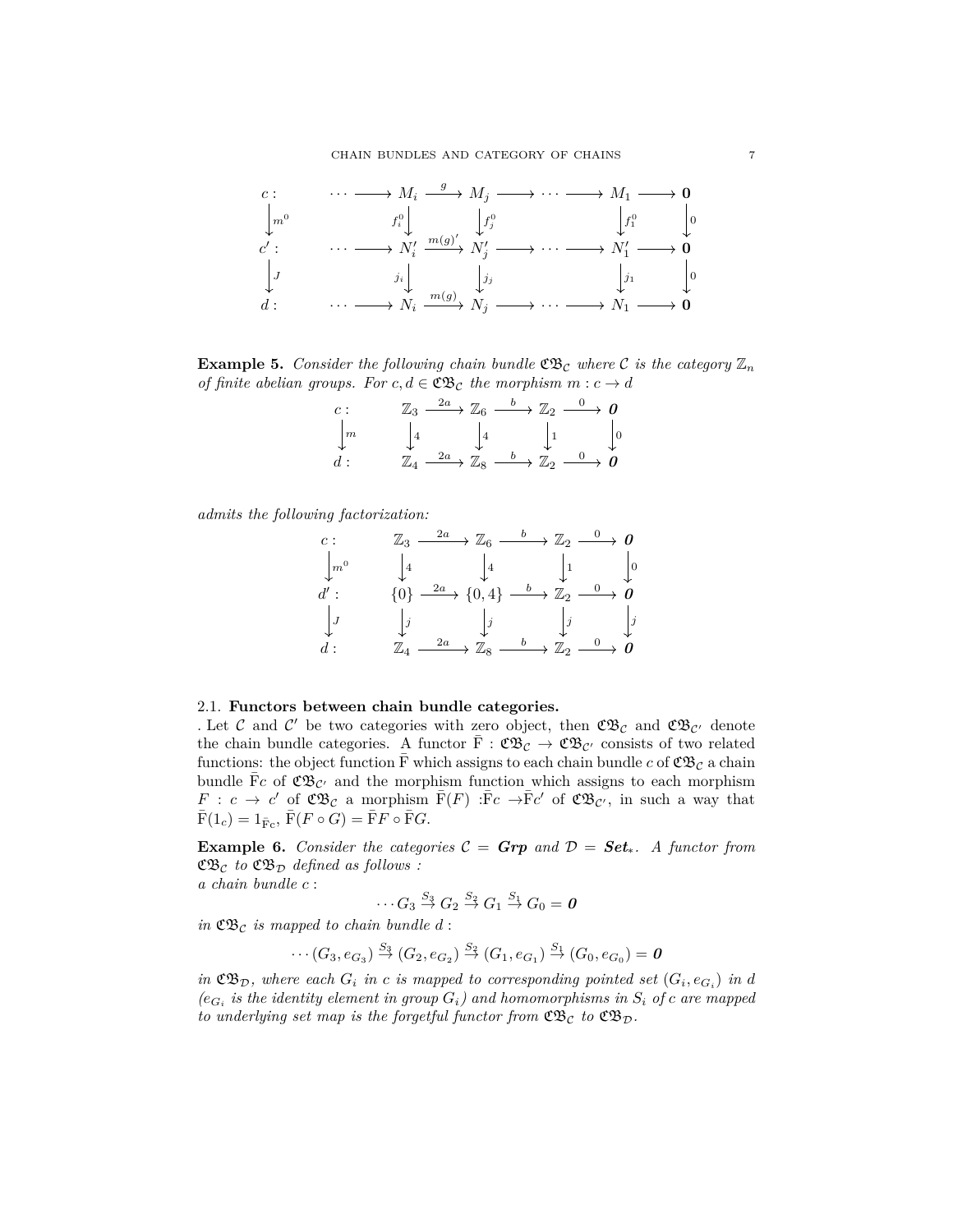# 2.2. **Chain Bundle Category from Directed Graph and Augmented Simplex Category.**

. *G* be a directed graph (with loop at each vertex), then *G* is regarded as a category with vertices as objects and path between two vertices as morphism. For a vertex *v* in *G*, the set of all paths ending at *v* is denoted as  $c_v$  and any subset of  $c_v$  is a chain bundle in *G* with end vertex *v*. Let *v* and *w* be two vertices in *G* and  $c_1$ ,  $c_2$  be chain bundles in *G* such that  $c_1 \subseteq c_v$  and  $c_2 \subseteq c_w$ . A morphism from  $c_1$  to  $c_2$  is the set *P* of all paths from *v* to *w* such that for each path  $p \in P$ ,  $c_1^i p \in c_2$ ,  $\forall c_1^i \in c_1$ . Thus we can obtain a category of chain bundles from a gaph *G* by choosing chain bundles in *G* as objects and chain bundle maps as morphisms and is denoted by  $\mathfrak{CB}_G$ . Also this is a category with subobjects where usual inclusion of sets is the subobject relation.

**Example 7.** *Consider the graph G given below:*



 $c_{v_5} = \{v_1v_2v_4v_5, v_1v_2v_3v_5, v_2v_4v_5, v_4v_5, v_3v_5, v_5\}, c_{v_2} = \{v_1v_2, v_2\}, \{v_1v_2v_3, v_3\},$  ${v_1v_2v_4v_6,v_2v_4v_6,v_4v_6,v_6}, c_{v_1} = {v_1}$  are chain bundles in G. Then  $f_1: c_{v_2} \rightarrow c_{v_5}$ *given by*

$$
v_1v_2\mapsto v_1v_2v_4v_5,\ v_2\mapsto v_2v_4v_5
$$

*and*  $f_2$  :  $c_{v_2} \rightarrow c_{v_5}$  given by

$$
v_1v_2\mapsto v_1v_2v_3v_5,\ v_2\mapsto v_2v_3v_5
$$

are two chain maps from  $c_{v_2}$  to  $c_{v_5}$ .

. Consider the augmented simplex category  $\Delta_{+}$ . A chain bundle in  $\Delta_{+}$  is of the form

$$
\cdots [m_3] \stackrel{S_3}{\rightarrow} [m_2] \stackrel{S_2}{\rightarrow} [m_1] \rightarrow [0]
$$

where  $[m_i]$  are ordinals and  $S_i$  is any subset of  $Hom([m_i], [m_{i-1}])$  such that  $\cdots \leq$  $[m_3] \leq [m_2] \leq [m_1]$ .

The chain bundle map between two chain bundles can be defined in a similar way as in Definition **??**. The chain bundle category thus obtained from  $\Delta_+$  is denoted as  $\mathfrak{C}\mathfrak{B}_{\Delta_+}$ 

#### 3. Categorical Properties of chain bundles

In general categorical properties like product, coproduct, kernel, cokernel etc. need not carry over to the bundle categories. However, under certain restrictions some of these categorical properties may carry over to bundle categories.

Let C be a category with products. Then product in  $\mathfrak{C}B_{\mathcal{C}}$  may be defined as follows,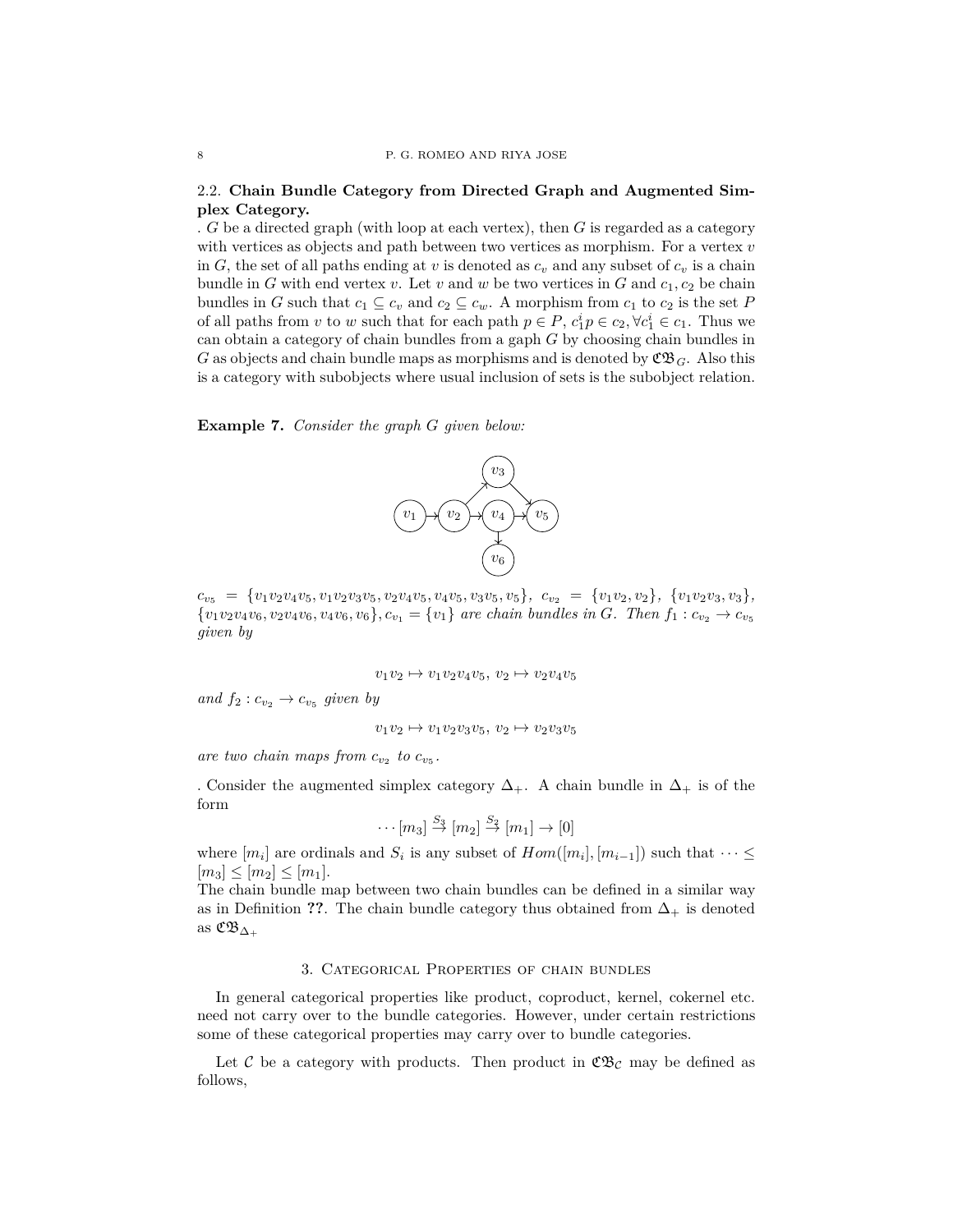for the chain bundles *c* and *d*:

$$
c: \cdots M_3' \stackrel{S_3'}{\to} M_2' \stackrel{S_2'}{\to} M_1' \stackrel{S_1'}{\to} M_0' = \mathbf{0}
$$
  

$$
d: \cdots M_3 \stackrel{S_3}{\to} M_2 \stackrel{S_2}{\to} M_1 \stackrel{S_1}{\to} M_0 = \mathbf{0}
$$

the product  $c \times d$  is the chain bundle

$$
c \times d : \cdots M'_3 \times M_3 \stackrel{S'_3 \times S_3}{\longrightarrow} M'_2 \times M_2 \stackrel{S'_2 \times S_2}{\longrightarrow} M'_1 \times M_1 \stackrel{S'_1 \times S_1}{\longrightarrow} M'_0 \times M_0 = \mathbf{0} \times \mathbf{0}
$$

For any  $F: l \to c$  and  $G: l \to d$  where *l* is the chain bundle

$$
l:\cdots N_3\stackrel{T_3}{\rightarrow}N_2\stackrel{T_2}{\rightarrow}N_1\stackrel{T_1}{\rightarrow}N_0=\mathbf{0},
$$

there exists a chain bundle map  $L: l \to c \times d$  such that for any  $k \in T_i$  and  $L(k) \in$  $S_i' \times S_i$  there corresponds  $F(k) \in S_i'$  and  $G(k) \in S_i$  such that  $L(k) = (F(k), G(k))$ . In a similar manner one can define coproducts in  $\mathfrak{C} \mathfrak{B}_{\mathcal{C}}$ .

**Example 8.** C *be the category of submodules of*  $\mathbb{Z}$  *and*  $\mathfrak{C}\mathfrak{B}_c$  *be category of chain bundles in* C*. Consider the two chain bundles*

$$
c: 3\mathbb{Z} \stackrel{\frac{2}{3}a}{\rightarrow} 2\mathbb{Z} \stackrel{\frac{5}{2}b}{\rightarrow} 5\mathbb{Z} \stackrel{0}{\rightarrow} \mathbf{0} \quad and \quad d: 6\mathbb{Z} \stackrel{\frac{2}{3}a'}{\rightarrow} 4\mathbb{Z} \stackrel{\frac{1}{4}b'}{\rightarrow} \mathbb{Z} \stackrel{0}{\rightarrow} \mathbf{0}
$$

*The product*  $c \times d$  *is the chain bundle* 

$$
c \times d: 3\mathbb{Z} \times 6\mathbb{Z} \stackrel{\frac{2}{3}a,\frac{2}{3}a'}{\rightarrow} 2\mathbb{Z} \times 4\mathbb{Z} \stackrel{\frac{5}{2}b,\frac{1}{4}b'}{\rightarrow} 5\mathbb{Z} \times \mathbb{Z} \stackrel{0,0}{\rightarrow} 0 \times 0
$$

*For any*  $l : m\mathbb{Z} \stackrel{\frac{n}{m}a''}{\rightarrow} n\mathbb{Z} \stackrel{\frac{p}{n}b''}{\rightarrow} p\mathbb{Z} \stackrel{0}{\rightarrow} 0$  *in*  $\nu \mathfrak{C} \mathfrak{B}c$  *and for any*  $F : l \rightarrow c$  *and*  $G: l \rightarrow d$  *there exists a chain bundle map*  $L: l \rightarrow c \times d$  *such that the following diagram commutes*



Suppose C be a category having kernels. For  $c, d \in \nu \mathfrak{C} \mathfrak{B}_{\mathcal{C}}$ , let  $F : c \to d$  be a morphism in  $\mathfrak{C} \mathfrak{B}_{\mathcal{C}}$  whose vertex mapping is  $\{f_i\}$ . Then kernel of F is a morphism  $K: a \to c$  where *a* is a chain bundle in  $\mathfrak{C} \mathfrak{B}_c$  whose vertex mappings are  $\{ker(f_i)\}\$ and morphism map of *K* maps each morphism in  $T_i$  to the zero morphism in  $S'_i$ .



Similary one can define cokernels in  $\mathfrak{C} \mathfrak{B}_{\mathcal{C}}$ .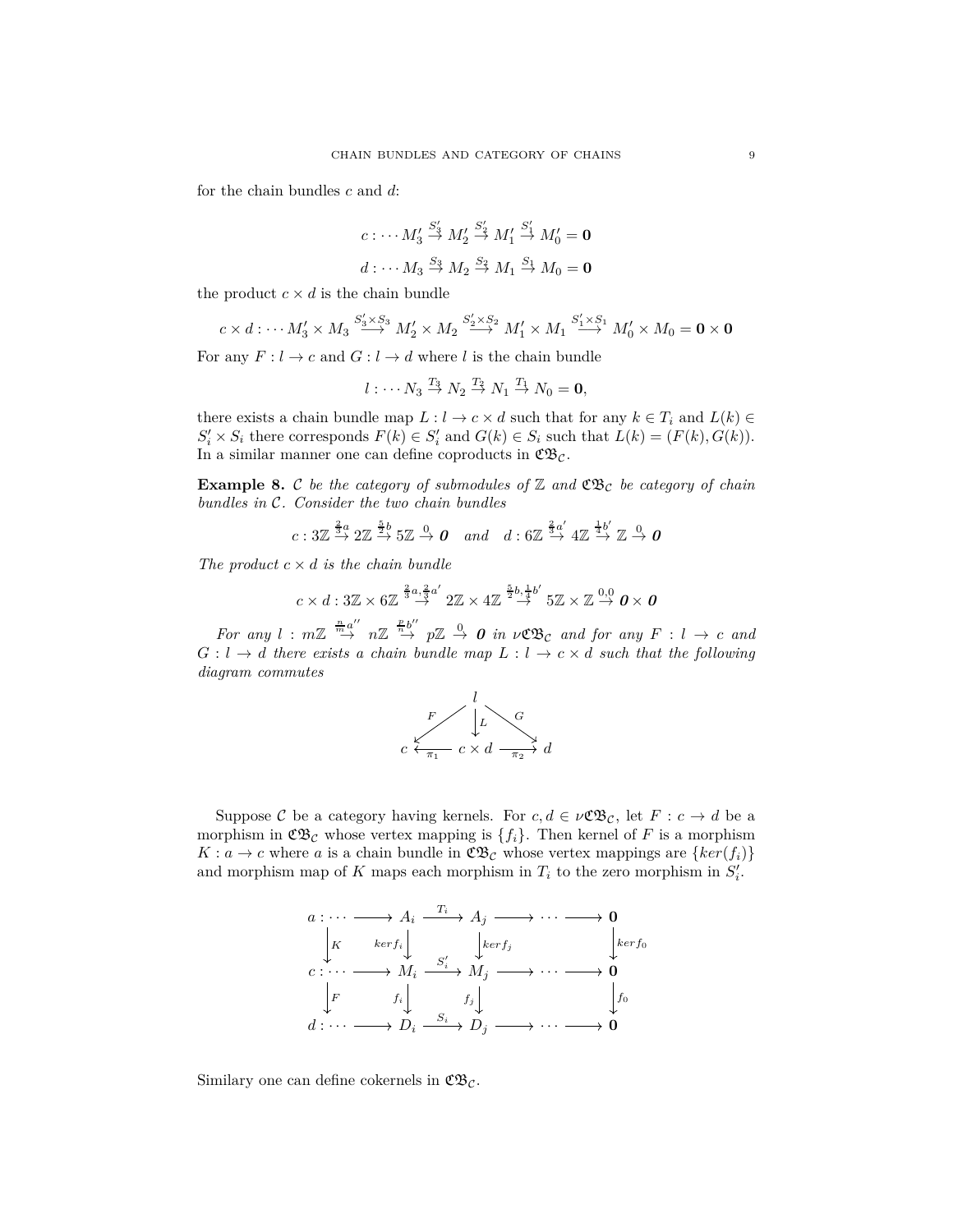**Example 9.** Consider the chain bundles  $c: \mathbb{Z}_4 \stackrel{a}{\to} \mathbb{Z}_2 \to \mathbf{0}$ ,  $d: \mathbb{Z}_{12} \stackrel{a}{\to} \mathbb{Z}_6 \to \mathbf{0}$  and *the chain bundle map*  $F: c \rightarrow d$  *given by* 

$$
\begin{array}{ccc}\nc: & \mathbb{Z}_4 \xrightarrow{a} \mathbb{Z}_2 \longrightarrow 0 \\
\downarrow F & \downarrow 3 & \downarrow 3 \\
d: & \mathbb{Z}_{12} \xrightarrow{a} \mathbb{Z}_6 \longrightarrow 0\n\end{array}
$$

*then kernel of F is the following:*

$$
\begin{array}{ccc}\n a: & \mathbb{Z}_8 \xrightarrow{a} \mathbb{Z}_4 \longrightarrow 0 \\
 \downarrow_{KerF} & \downarrow_4 & \downarrow_2 & \downarrow_0 \\
 c: & \mathbb{Z}_4 \xrightarrow{a} \mathbb{Z}_2 \longrightarrow 0\n\end{array}
$$

Let  $\mathfrak{CB}_{\mathcal{C}}$  and  $\mathfrak{CB}_{\mathcal{D}}$  be two chain bundle categories and  $\bar{S}: \mathfrak{CB}_{\mathcal{D}} \to \mathfrak{CB}_{\mathcal{C}}$  be a functor. For a chain bundle *c* in  $\mathfrak{C}\mathfrak{B}_c$ , a universal arrow from *c* to  $\overline{S}$  is a pair  $\langle r, G \rangle$ ; *r* is a chain bundle in  $\mathfrak{C} \mathfrak{B}_{\mathcal{D}}$  and  $G : c \to \overline{S}r$  such that for every pair  $\langle d, F \rangle$ ;  $d \in \nu \mathfrak{C} \mathfrak{B}_{\mathcal{D}}$  and  $F : c \to \overline{S}d$  there exists a unique arrow  $F' : r \to d$  of  $\mathfrak{C} \mathfrak{B}_{\mathcal{D}}$  with  $G \circ SF' = F$ .

Consider the category of  $Vect_K$  of all vector spaces over a field  $K$  and the category *Set* of sets. *U* :  $Vect_K \to Set$  be the forgetful functor. For  $X \in \nu Set$ , universal arrow from *X* to *U* is the pair  $(V_X, j)$  where  $V_X$  is the vector space generated by *X* and  $j: X \to U(V_X)$  is the inclusion morphism.

**Example 10.** *Consider forgetful functor*  $\bar{U}$  :  $\mathfrak{CB}_{\mathcal{D}} \to \mathfrak{CB}_{\mathcal{C}}$  *where*  $\mathcal{C} = Vect_K$  *and*  $\mathcal{D} = Set_*$ *. Let*  $c : \cdots \to (X,x) \to (Y,y) \to \cdots \to 0 \in \nu \mathfrak{CE}_c$ *. A universal arrow from c to*  $\bar{U}$  *is the pair*  $\langle r, \bar{J} \rangle$  *where*  $r : \cdots \to V_X \to V_Y \to 0$  *and*  $\bar{J} : c \to \bar{U}(r)$ *is defined as follows:*

$$
\begin{array}{cccc}\nc & \cdots & \cdots & \longrightarrow & (X, x) & \longrightarrow & (Y, y) & \longrightarrow & \mathbf{0} \\
\downarrow \bar{J} & & \downarrow \bar{J}x & & \downarrow \bar{J}y & & \downarrow 0 \\
\bar{U}(r) & & \cdots & \longrightarrow & (\bar{U}(V_X, 0_{V_X})) & \longrightarrow & (\bar{U}(V_Y, 0_{V_Y})) & \longrightarrow & \mathbf{0}\n\end{array}
$$

where  $j_X : (X, x) \to \overline{U}(V_X, 0_{V_X})$  is defined by  $j_X(x) = 0, j_X(X - x) = I(X - x)$ *and for*  $f: X \to Y$  *with* $f(x) = y$ ,  $\overline{J}(f): \overline{U}(V_X) \to \overline{U}(V_Y)$  *is given by* 

 $\overline{J}(f)(j_X(x)) = j_Y(y)$ 

$$
\bar{J}(f)(\bar{U}(V_X) - X) = 0_{V_Y}
$$

$$
\bar{J}(f)(X - j_X(x)) = f(X - j_X(x))
$$

Let  $S: \mathcal{D} \to \mathcal{C}$  be a functor and  $\overline{S}$  be the functor from  $\mathfrak{CB}_{\mathcal{D}}$  to  $\mathfrak{CB}_{\mathcal{C}}$  induced by *S*. Suppose that for each  $C_i \in \nu \mathcal{C}$  there is a universal arrow  $\langle D_i, g_i \rangle$  form  $C_i$  to *S*, where  $D_i \in \nu \mathcal{D}$  and  $g_i : C_i \to S(D_i)$  is a retraction. Now, for  $c : \cdots \to C_i \stackrel{A_i}{\to}$  $C_j \rightarrow \cdots \rightarrow 0 \in \nu \mathfrak{C} \mathfrak{B} \mathfrak{C}$ , we have  $\langle d, G \rangle$  where  $d: \cdots \rightarrow D_i \stackrel{Hom(D_i, D_j)}{\rightarrow} D_j \rightarrow$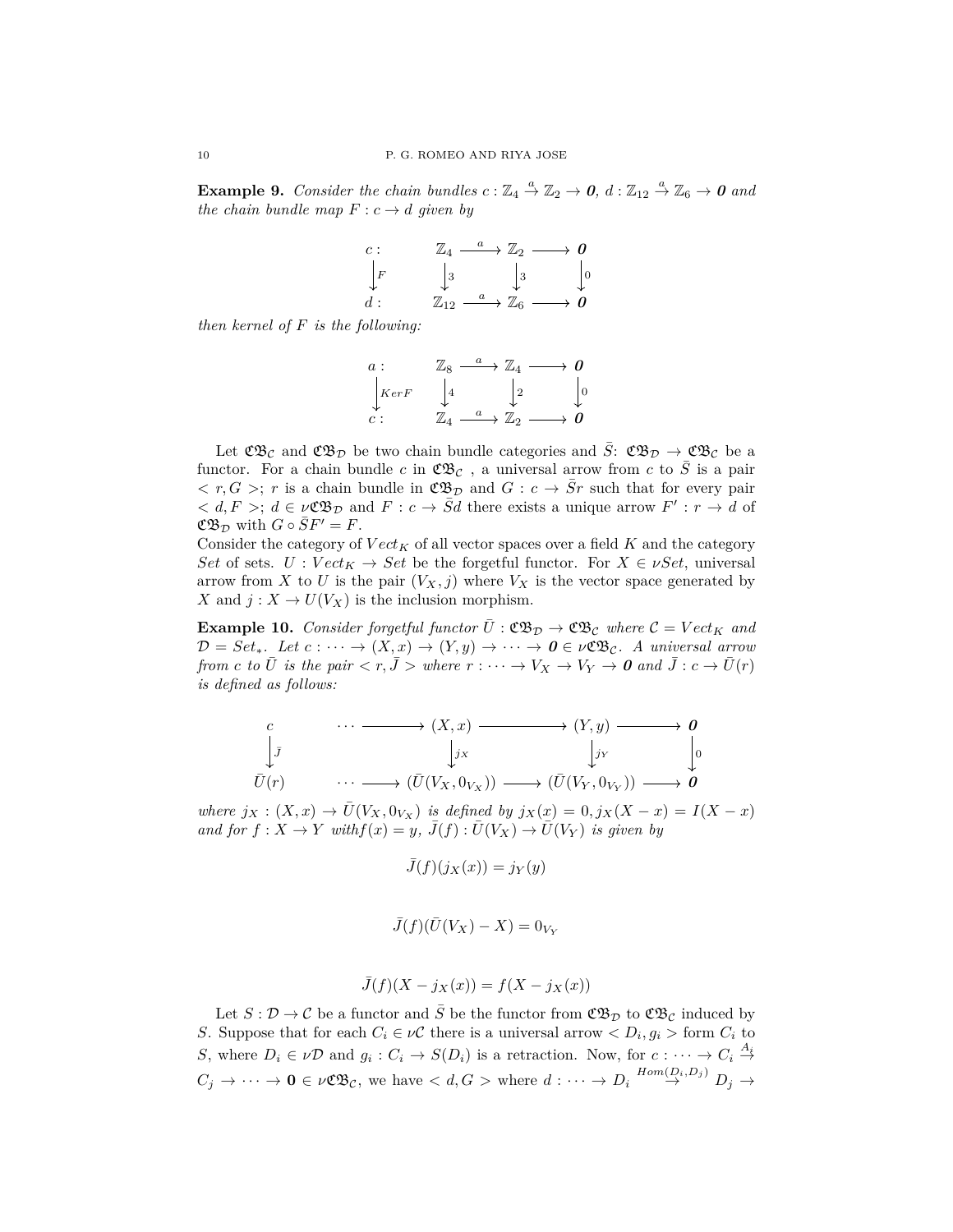$\cdots \to \mathbf{0} \in \nu \mathfrak{C} \mathfrak{B}_{\mathcal{D}}$  and  $G : c \to \overline{S}d$  with  $\nu G = \{g_i\}$  and for  $x \in A_i$ ,  $G(x) = g_i^{-1} x g_j$ is a universal arrow from  $c$  to  $\overline{S}$ .

#### 4. CATEGORY OF CHAINS

Next we proceed to discuss the chains in the category of chain bundles  $\mathfrak{C}\mathfrak{B}_{\mathcal{C}}$ . A chain is a chain bundle having exactly one morphism in each homset. A category whose objects are chains and morphisms are appropriate chain maps is called category of chains.

**Definition 16.** *Let* C *be a category with zero object. A chain in* C *is*

 $\cdots$   $M_3 \stackrel{s_3}{\rightarrow} M_2 \stackrel{s_2}{\rightarrow} M_1 \stackrel{s_1}{\rightarrow} M_0 = 0$ 

*where*  $M_i \in \nu$ **C** and  $s_i$  *is a morphism in*  $Hom(M_{i+1}, M_i)$   $\forall i$ *, which also consists of morphisms* 1*M<sup>i</sup> and all possible composite of morphisms.*

**Definition 17.** *A chain map between two chains in* C *is a functor F between the two whose vertex map*  $\nu F = \{f_i : M_i \to N_i\}$  *is a sequence of morphisms in* C *such that the below diagram commutes.*

| $\cdots \longrightarrow M_3 \xrightarrow{s_3} M_2 \xrightarrow{s_2} M_1 \xrightarrow{s_1} 0$          |  |  |
|-------------------------------------------------------------------------------------------------------|--|--|
|                                                                                                       |  |  |
| $f_3$ $f_4$ $f_2$ $f_1$ $f_2$ $f_1$ $f_2$<br>$\cdots$ $N_3$ $s'_3$ $N_2$ $s'_2$ $N_1$ $s'_1$ $\theta$ |  |  |

**Definition 18.** *Given a chain c in the category* C

$$
c: \cdots M_3 \stackrel{s_3}{\rightarrow} M_2 \stackrel{s_2}{\rightarrow} M_1 \stackrel{s_1}{\rightarrow} M_0 = 0
$$

*then the chain*

$$
c':\cdots M'_3\stackrel{s'_3}{\rightarrow}M'_2\stackrel{s'_2}{\rightarrow}M'_1\stackrel{s'_1}{\rightarrow}M'_0=0
$$

*with*  $M'_i$  *a subobject of*  $M_i$  *and*  $(s'_i)^0 = (j_{M_i}^{M_i} s_i)^0$  *is a subchain of c.* 

**Example 11.** *Consider the category* C *of graded abelian groups and the category* CB<sup>C</sup> *of chain bundles in* C*. Define the condition for choosing chain from a chain bundle in*  $\mathfrak{C} \mathfrak{B}_{\mathcal{C}}$  *as follows:* 

*Let*  $c: \cdots C_{n+1} \to C_n \to C_{n-1} \to \cdots \to 0$  *is a chain bundle in*  $\mathfrak{C} \mathfrak{B}_\mathcal{C}$  where  $\{C_n\}$  are *abelian groups, then choose one*  $\partial_i$  *from each*  $Hom(C_{i+1}, C_i)$  *such that*  $\partial_{i+1} \circ \partial_i = 0$ *. If we can choose such a*  $\partial_i$  *from each*  $Hom(C_i, C_{i+1})$   $\forall i$  *we get a chain of the form* 

$$
c_1: \cdots C_{n+1} \stackrel{\partial_{n+1}}{\to} C_n \stackrel{\partial_n}{\to} C_{n-1} \stackrel{\partial_{n-1}}{\to} \cdots \to \mathbf{0}
$$

*Chains in the chain bundle category together with chain maps is a category which we call category of chains.*

Let  $\mathcal C$  be a category with factorization and  $\Gamma$  be a category of chains obtained from  $\mathfrak{C}\mathfrak{B}_{\mathcal{C}}$ . Consider the chains  $c: \cdots \to M_i \stackrel{s_i}{\to} M_j \to \cdots$  and  $d: \cdots \to N_i \stackrel{t_i}{\to}$  $N_j \rightarrow \cdots \in \nu \Gamma$ , and the chain map  $F : c \rightarrow d$  with  $\nu F = \{f_i : M_i \rightarrow N_i\}.$ Since each  $f_i$  admits a factorization in  $\mathcal{C}, F$  may admit a factorization of the form  $F = F^0 J$  as in case of factorization of cahin bundle map depending on the choice of category of chains.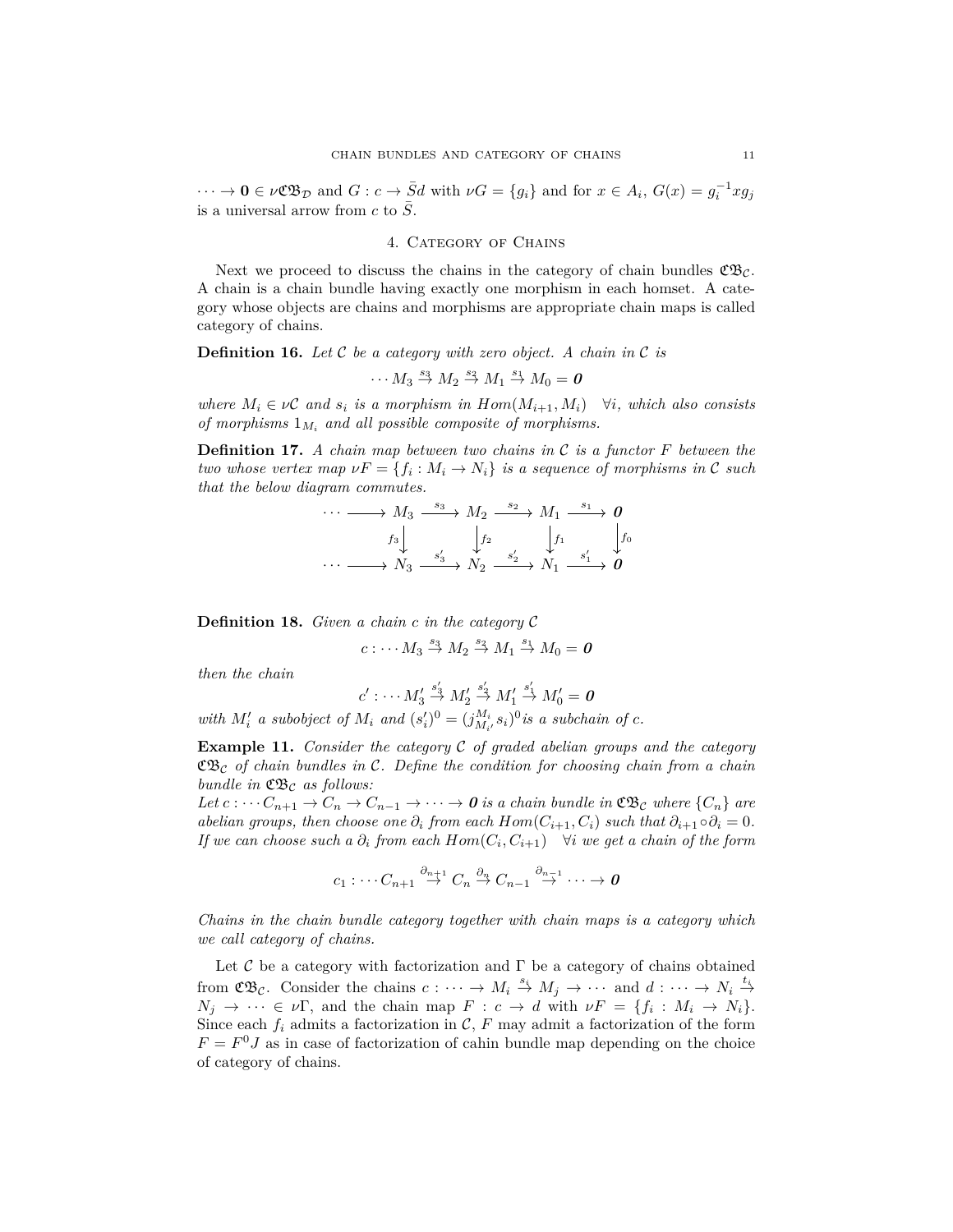. In the following we provide an example of a category of chains with subobjects and factorization.

**Example 12.** *Let Csim denote category of simplicial complexes and simplicial maps. Consider the following simplicial complex.*



Let  $\mathcal{C}'$  be the subcategory of *Csim* whose objects are set of all subcomplexes of above *simplicial complex and morphisms are simplicial maps between them. Consider*  $the$  *homology functor*  $H_*(-, \mathbb{Z})$  :  $Csim \rightarrow Ab^{\mathbb{Z}}$ , where  $Ab^{\mathbb{Z}}$  denotes category of *graded abelian groups and related morphisms ( see cf.*[\[5\]](#page-12-3)).  $Im(j_{C'}^{Csim}H_*(-,\mathbb{Z}))$  *is a* subcategory of  $\mathbf{A}\overline{b}^{\mathbb{Z}}$  denoted by C. Let  $\mathfrak{C}\mathfrak{B}_\mathcal{C}$  be category of chain bundles in C. *By chosing chain complexes from* CB<sup>C</sup> *we obtain a category* Γ *with subobjects and factorization. Being a (chain) subcomplex is a subobject relation and any chain map F,*

$$
\begin{array}{ccc}\nc: \cdots & \longrightarrow & C_2' & \xrightarrow{\partial_2} & C_1' & \xrightarrow{\partial_1} & C_0' & \xrightarrow{\partial_0} & \mathbf{0} \\
\downarrow F & & & \downarrow_{2} & & \downarrow_{f_1} & & \downarrow_{f_0} & & \downarrow_{f_0} \\
d: \cdots & \longrightarrow & C_2 & \xrightarrow{\partial_2'} & C_1 & \xrightarrow{\partial_1'} & C_0 & \xrightarrow{\partial_0'} & \mathbf{0}\n\end{array}
$$

*admits a factorization given by*

$$
c: \cdots \longrightarrow C'_2 \xrightarrow{\partial_2} C'_1 \xrightarrow{\partial_1} C'_0 \xrightarrow{\partial_0} 0
$$
  
\n
$$
\downarrow F^0 \qquad f_2^0 \downarrow \qquad \qquad \downarrow f_1^0 \qquad \qquad \downarrow f_0^0 \qquad \qquad \downarrow f_0^0
$$
  
\n
$$
c': \cdots \longrightarrow F^0(C'_2) \xrightarrow{\partial'_{2|C_2}} F^0(C'_1) \xrightarrow{\partial'_{1|C_1}} F^0(C'_0) \xrightarrow{\partial'_{0|C_0}} 0
$$
  
\n
$$
\downarrow J \qquad \qquad j \downarrow \qquad \qquad j \qquad \qquad j \qquad \qquad j \qquad \qquad j \qquad \qquad j \qquad \qquad j \qquad \qquad j \qquad \qquad j \qquad \qquad j \qquad \qquad j \qquad \qquad j \qquad \qquad j \qquad \qquad j \qquad \qquad j \qquad \qquad j \qquad \qquad j \qquad \qquad j \qquad \qquad j \qquad \qquad j \qquad \qquad j \qquad \qquad j \qquad \qquad j \qquad \qquad j \qquad \qquad j \qquad \qquad j \qquad \qquad j \qquad \qquad j \qquad \qquad j \qquad \qquad j \qquad \qquad j \qquad \qquad j \qquad \qquad j \qquad \qquad j \qquad \qquad j \qquad \qquad j \qquad \qquad j \qquad \qquad j \qquad \qquad j \qquad \qquad j \qquad \qquad j \qquad \qquad j \qquad \qquad j \qquad \qquad j \qquad \qquad j \qquad \qquad j \qquad \qquad j \qquad \qquad j \qquad \qquad j \qquad \qquad j \qquad \qquad j \qquad \qquad j \qquad \qquad j \qquad \qquad j \qquad \qquad j \qquad \qquad j \qquad \qquad j \qquad \qquad j \qquad \qquad j \qquad \qquad j \qquad \qquad j \qquad \qquad j \qquad \qquad j \qquad \qquad j \qquad \qquad j \qquad \qquad j \qquad \qquad j \qquad \qquad j \qquad \qquad j \qquad \qquad j \qquad \qquad j \qquad \qquad j \qquad \qquad j \qquad \qquad j \qquad \qquad j \qquad \qquad j \qquad \qquad j \qquad \qquad j \q
$$

*In particular, consider*  $K_1, K_2 \in \nu \mathcal{C}'$  where

 $K_1 = \{\{x, y, z, w\}, \{(xyzw), (xyz), (xy), (yz), (zx), (zw), (x), (y), (z), (w)\}\}\$ *and*

$$
K_2 = \{ \{x, y, z, w\}, \{ (yz), (zx), (zw), (x), (y), (z), (w) \} \}
$$

Let  $f: K_1 \to K_2$  be the simplicial map given by

$$
x \mapsto y, y \mapsto z, z \mapsto z, w \mapsto z
$$